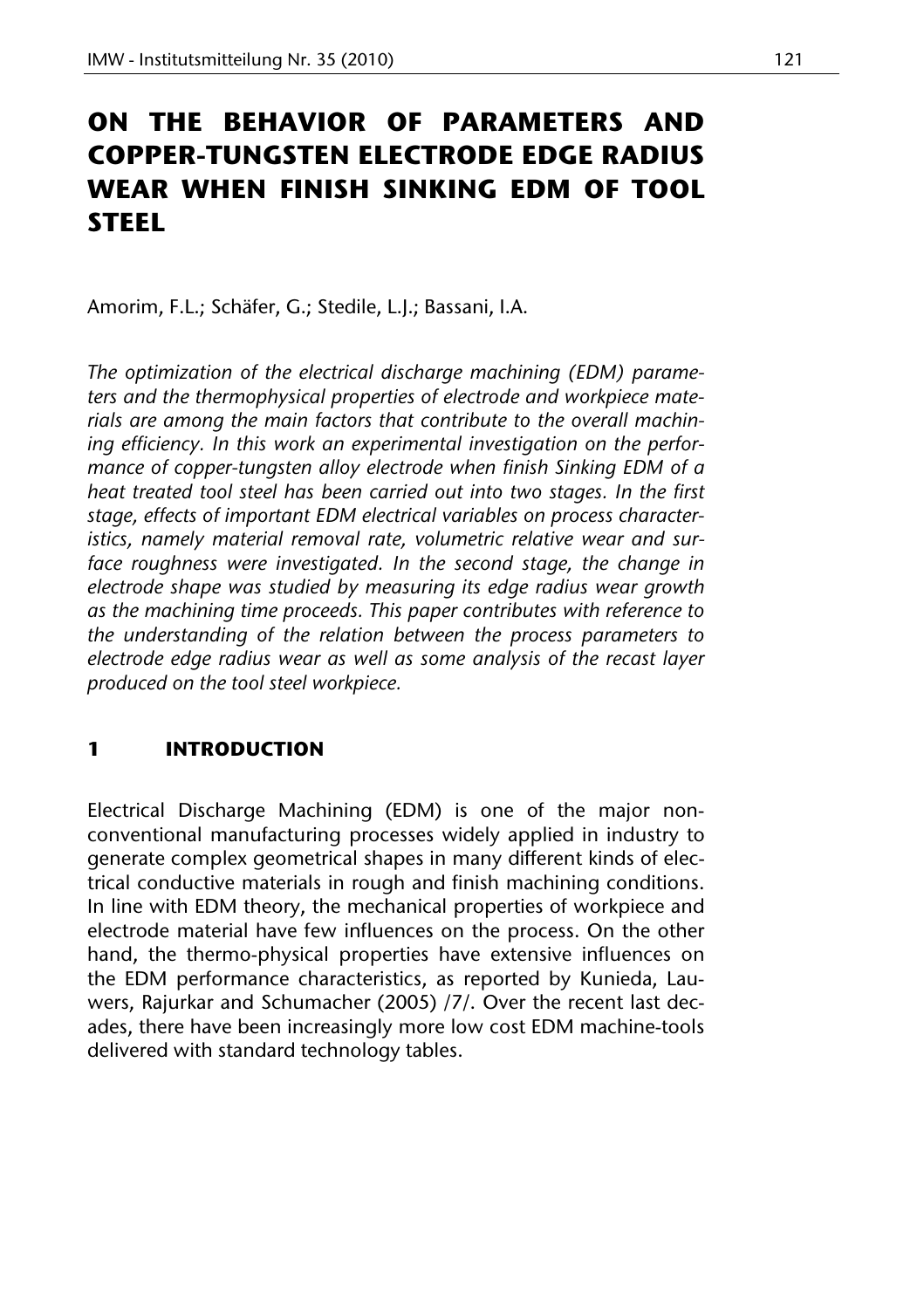However, the tests developed by the manufacturers to build these technology tables with reference to proper workpiece material removal rate, surface texture and electrode wear rate, are carried out under optimum machining conditions and using standard materials, which is not normally the case faced by the tooling industry as formerly remarked by Löttgen (1998) /10/. Consequently, for the purpose of achieving reliable results under realistic machining conditions, the customer himself has to develop further tests for each different work, i.e., concerning the cavity geometrical accuracy as well as the kinds of workpiece and electrode materials.

The aforementioned remarks are in accordance with the work of Ho & Newman (2003) /5/ about the state of the art in EDM, where they showed that a significant number of recent researches are still focused in improving EDM performance measures such as material removal rate, electrode wear rate and surface integrity. Abbas, Solomon and Bahari (2007) /1/ also reviewed the current research trends in EDM and pointed out that throughout the last decades many researchers have carried out theoretical and experimental tests aiming at optimizing the EDM electrical and non-electrical variables for many kinds of workpiece and electrode materials.

In regards to this and according to VDI - Verein Deutscher Ingenieure 3402 Blatt 1 (1990) /11/, there are four ways to analyze the electrode wear in EDM: volumetric relative wear, relative linear frontal wear, relative linear corner wear and relative linear edge wear. But, these measurements of electrode wear are normally carried out at stationary state, i.e., after ending the workpiece machining. Nowadays, in the majority of research works this is still a common practice. Conversely, the wear of the electrode proceeds throughout the machining time M<sub>t</sub>. Consequently, to achieve high precision in workpiece geometry and tolerances, it is very important to evaluate the change of the electrode shape at the same time as the machining proceeds.

In view of that, in this study an experimental investigation on the performance of copper-tungsten (Cu-W) alloy electrode when finish Sinking EDM of AISI H13 heat treated tool steel is carried out. The Cu-W alloy was selected as electrode material because it is suitable to be used when high precision is required and the AISI H13 tool steel as for the workpiece due its wide application to the tooling industry. The focus of this study is the investigation of the influences of electrical parameters over important machining performance characteristics, connected to the understanding of the relation between the process parameters to the change in electrode shape throughout machining time  $M_t$  by measuring its edge radius growth, as well as some analysis of the recast layer produced on the workpiece.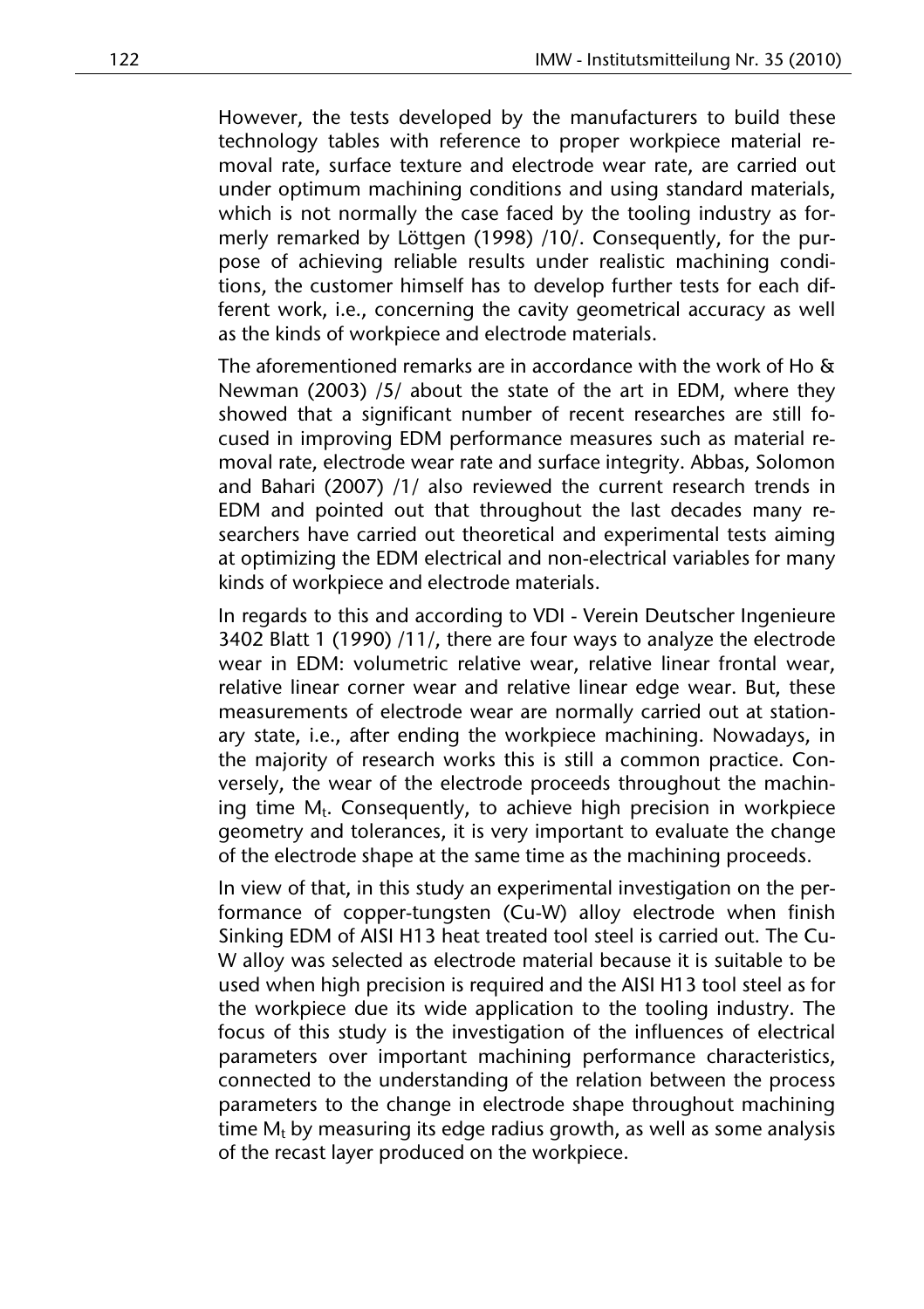#### Nomenclature:

| $M_t$ = machining time, min          | $\hat{u}_i$ = open circuit voltage, V               |
|--------------------------------------|-----------------------------------------------------|
| $t_e$ = discharge duration, $\mu s$  | $\hat{\mathbf{I}}_{\rm e}$ = discharge current, A   |
| $t_{p}$ = pulse cycle time, $\mu s$  | $R_a$ = surface roughness, $\mu$ m                  |
| $t_i$ = pulse duration, $\mu s$      | $V_e$ = electrode wear rate, mm <sup>3</sup> /min   |
| $t_d$ = delay time, $\mu s$          | $V_w$ = material removal rate, mm <sup>3</sup> /min |
| $t_0$ = pulse interval time, $\mu s$ |                                                     |

Greek Symbols:

 $\theta$  = volumetric relative wear  $\tau$  = duty factor

# **2 EXPERIMENTAL PROCEDURES**

# **2.1 Development of adequate parameter settings for finish EDMachining - Stage I**

In order to investigate the change of electrode shape, by measuring its edge radius growth as a function of machining time  $M_t$ , it is necessary to achieve adequate EDM parameter settings. Thus, the following materials and equipment were applied:

(i) Machine-tool: the tests were carried out on a Charmilles ROBOFORM 30 CNC die-sinking machine-tool equipped with an isoenergetic generator, where is possible to set the discharge duration te. A noteworthy parameter is the ignition delay time  $t_d$ . The time  $t_d$ elapses between applying the open circuit voltage û<sub>i</sub> across the gap until the discharge current  $\hat{i}_e$  is established. When finish EDM is carried out, low energy is applied and longer times of  $t<sub>d</sub>$  are observed. This is due to the very small working gap contamination with micro byproducts of the erosion process. In the present work, taking into account the low gap contamination, the ignition delay time  $t_d$  was set as 30% of discharge duration t...

(ii) Electrode: Copper-Tungsten cylindrical bars 100 mm long and 10 mm in diameter with positive polarity were mounted axially in line with workpiece samples, as shown in **Fig. 1**. The properties of CuW electrodes used in this work are presented in **Tab.1**.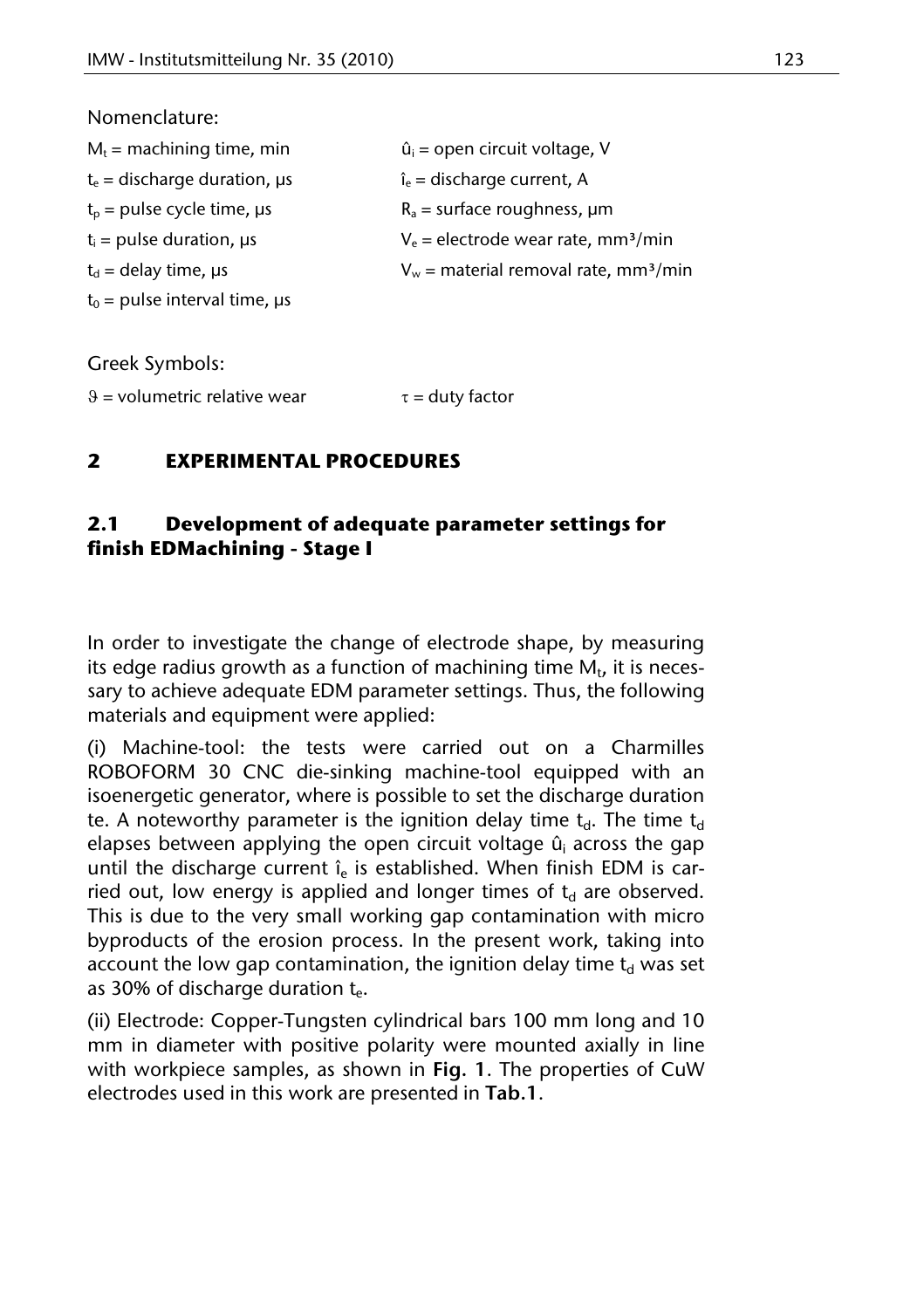| <b>Material</b>                               | CuW   |
|-----------------------------------------------|-------|
| Density $(q/cm3)$                             | 14,18 |
| Electrical Resistivity ( $\mu\Omega$ .cm)     | 3,59  |
| Thermal Conductivity (W/mK)                   | 160   |
| Linear Expansion Coefficient ( $x10^{-6}$ /K) | 10,77 |
| Melting Point (°C)                            | 3410  |
| Specific Heat (J/KgK)                         | 214   |
| Hardness (HRC)                                | 37    |

**Table 1:** Properties of copper-tungsten (30%Cu 70%W)



Jet Flushing plus immersion flushing

**Figure 1:** Assembly used to determine the adequate parameter settings for finish EDMachining: a cilindrical CuW electrode, the workpiece sample AISI H13 and the flushing method; mounted on a Charmilles ROBOFORM 30 CNC machine-tool. A hydrocarbon with 3 cSt at 400 C was used as dielectric fluid.

(iii) Workpiece samples: AISI H13 tool steel square samples 25 mm wide and 15 mm thick with  $Ra = 0.42 \mu m$  where prepared by Wire EDM. This material is widely applied by the die and mold-making industry. The chemical composition of AISI H13 tool steel is as follows: 0,40% C, 1,0% Si, 1,0% Mn, 5,2% Cr, 1,5% Mo, 0,9% V and 0,00765 g/mm<sup>3</sup> density at 200 C. The workpieces were quenched and tempered to an average 45 HRC.

(iv) Flushing method: A hydrocarbon dielectric fluid with 3 cSt at 400 C, flash point of 134 oC and 0,01 wt.% of aromatic contents were used for the tests.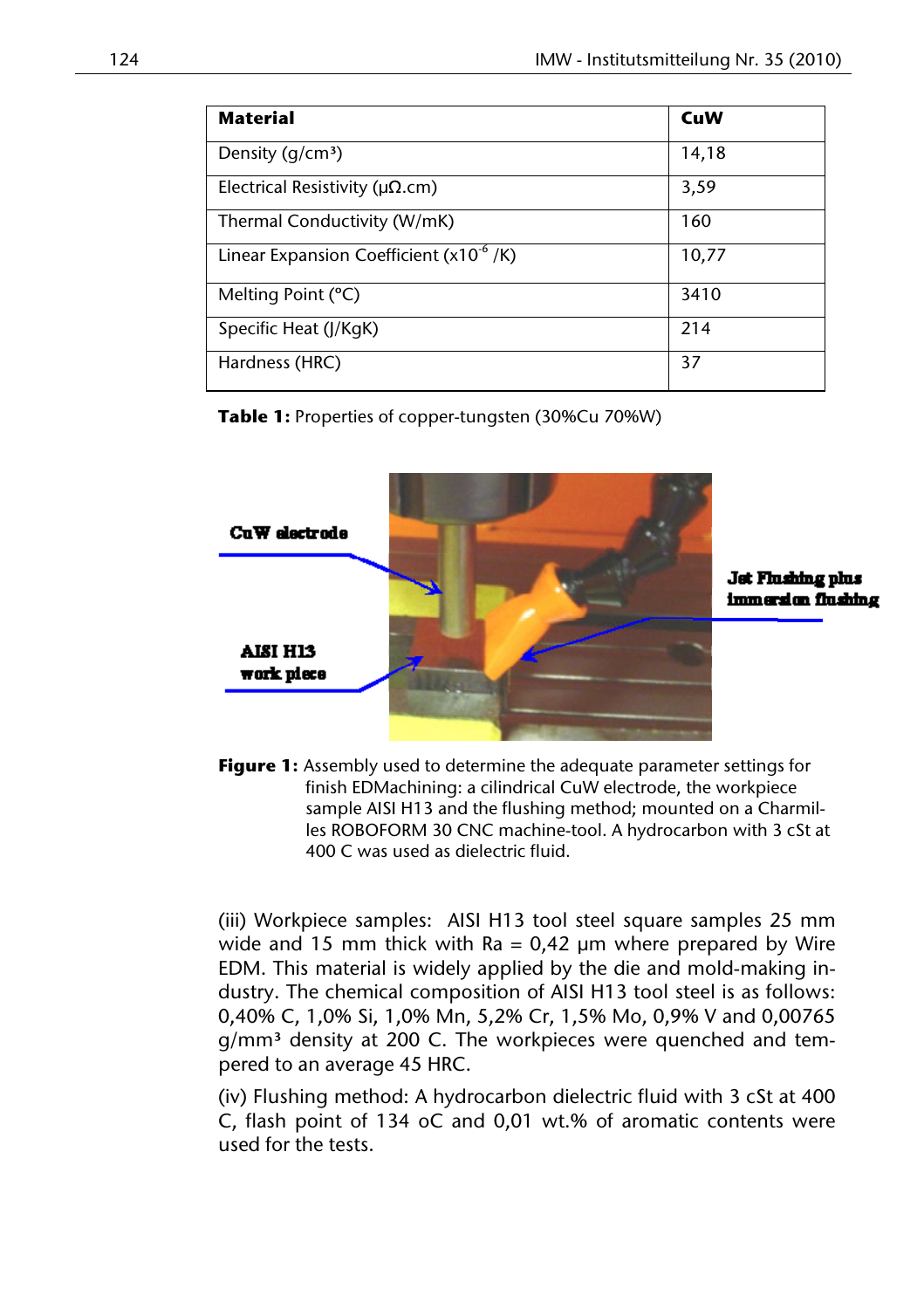According to Boothroyd and Winston (1989) /3/, the introduction of dielectric fluid to the gap is normally based on four methods: (a) normal flow, (b) reverse flow, (c) immersion flushing and (d) jet flushing. In view of the shallow cavities of small diameter to be machined, a jet plus an immersion flushing of dielectric fluid was applied, as shown in **Fig. 1**. This flushing method was sufficient to remove the excess of eroded particles away from the working gap as well as to promote adequate cooling. In addition, this method also maintained some contamination of the working gap reducing the ignition delay time  $t<sub>d</sub>$ . The flushing efficiency was also improved by alternating the machining period U [s] and the electrode retraction period with no discharges R [s], as shown in **Fig. 2**. The values of  $U = 0.8$ s and  $R = 0.2$  s were defined after pilot tests.



**Figure 2:** Series of pulses  $U = 0.8$  s followed by a pause time  $R = 0.2$  s

(v) Electrical variables: Tests about the influence of discharge duration  $t_{e}$  and discharge current  $\hat{i}_{e}$  with reference to the workpiece material removal rate  $V_w$  [mm3/min], the surface roughness Ra [ m] and the volumetric relative wear  $\theta = V_e/V_w$  (V<sub>e</sub> is the electrode wear rate [mm3/min]) were carried out under the conditions showed in **Tab.2**. The quantification of  $V_w$  and  $\theta$  was performed considering the mass of electrode and workpiece before and after a 30-minute machining time. Three tests were done for each parameter setting, using new electrodes, with no significant differences among results. A balance with 0,0001 g resolution was used to quantify the mass. A proper duty factor  $\tau$  was implemented for all the tests. The duty factor  $\tau = t_i / t_p$ represents the ratio between pulse duration  $t_i$  and pulse cycle time  $t_p$  $(t_p = t_i + t_o).$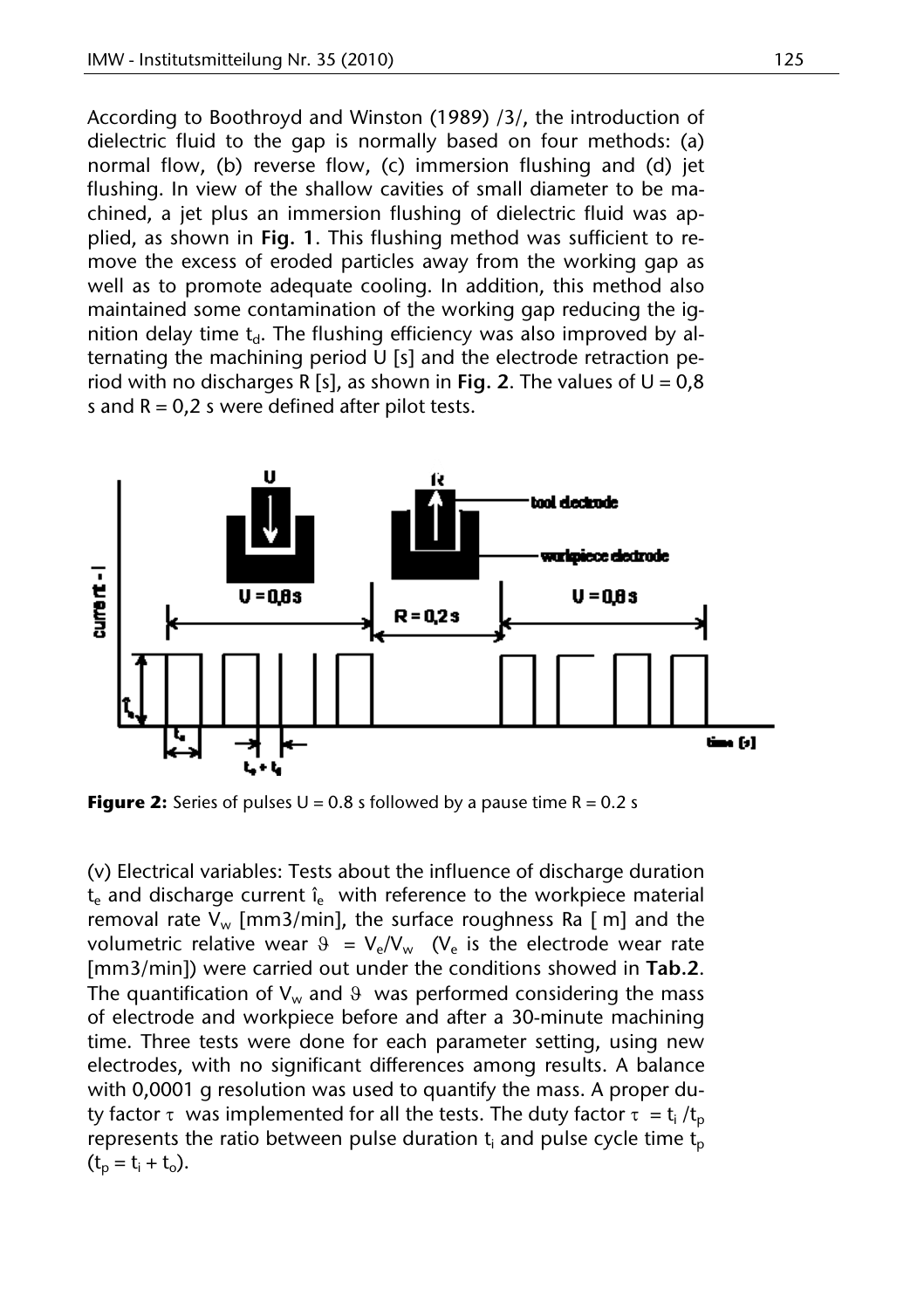To allow a good stability for finish EDMachining operations, the pulse duration  $t_i$  and the pulse interval time  $t_0$  were set to be equal. This condition leads to a duty factor of  $\tau = 0.5$  and provides few occurrences of short-circuits and arc-discharges. The open gap voltage  $\hat{u}_i$ has an intrinsic relation with the size of the working gap, i.e., the distance between the electrode and workpiece during the spark. As reported by König & Klocke (1997) /8/ the higher the value of û<sub>i</sub> the larger the working gap. The magnitude of  $\hat{\bm{{\mathsf{u}}}}_{\text{i}}$  assures a proper dispersion of sparks along the frontal area of the pair electrode/workpiece, improving the flushing conditions. Therefore, in finishing EDMachining it is recommended that higher values of  $\hat{u}_i$  should be established in order to promote a more adequate working gap. In this study, the value of  $\hat{u}_i$  = 200 V was established after a series of pilot tests.

| <b>Discharge</b><br>current<br>i.<br>[A] | <b>Discharge</b><br>duration<br>t.<br>[µs] | <b>Pulse</b><br>in-<br>terval time<br>$t_o$ [ $\mu$ s] | <b>Open</b><br><b>Circuit</b><br>Voltage<br>$\hat{\mathbf{u}}_i$ [V] | <b>Electrode</b><br>polarity |
|------------------------------------------|--------------------------------------------|--------------------------------------------------------|----------------------------------------------------------------------|------------------------------|
| $\mathcal{P}$                            | 3,2; 6,4; 12,5;   3,2;<br>25:50            | 6,4;<br>12.5: 25: 50                                   | 200                                                                  | $^{+}$                       |
| $\overline{4}$                           | 3,2; 6,4; 12,5;   3,2;<br>25:50            | 6,4;<br>12,5; 25; 50                                   | 200                                                                  | $^{+}$                       |
| 8                                        | 3,2; 6,4; 12,5;   3,2;<br>25; 50           | 6,4;<br>12,5; 25; 50                                   | 200                                                                  | $^{+}$                       |

**Table 2:** Experimental parameters for the development of adequate finish sinking EDMachining settings at Stage I

# **2.2 Evaluation of electrode edge radius wear - Stage II**

Here in stage II, the change in electrode shape by measuring its edge radius growth as a function of machining time  $M_t$  was carried out using the best EDM parameter settings achieved in stage I. **Tab. 3** presents the EDM process parameters, machine-tool and materials established for the experimental conditions.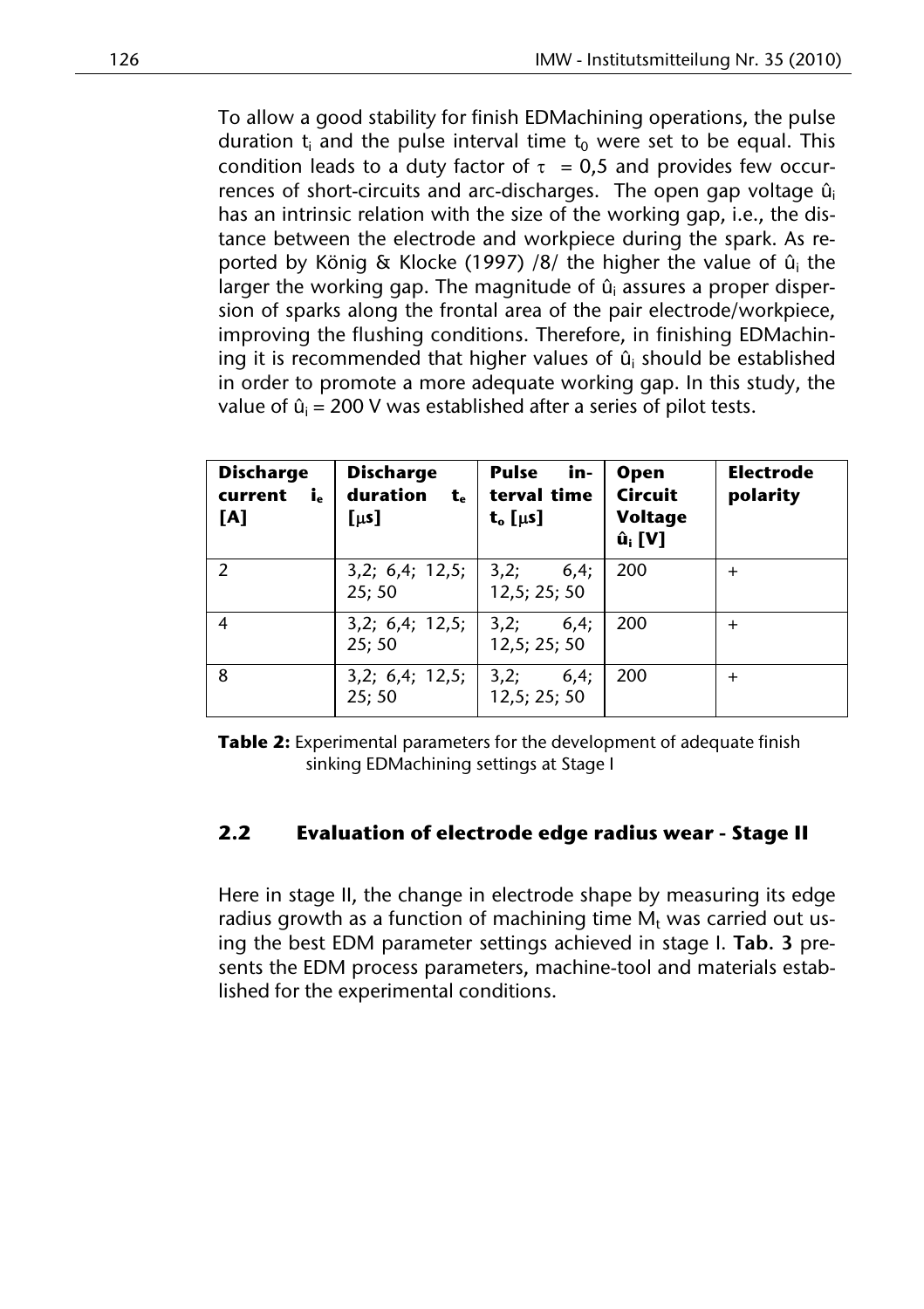| <b>EDM</b> machine tool             | <b>Charmilles ROBOFORM 30 CNC</b>                         |  |
|-------------------------------------|-----------------------------------------------------------|--|
| Machining dielectric fluid          | Arclean Hydrocarbon fluid with 3 cSt at 40<br>$\rm ^{0}C$ |  |
| Electrode material                  | Copper-Tungsten (30% Cu 70% W)                            |  |
| Work piece material                 | Quenched and tempered AISI H13 tool<br>steel (45 HRC)     |  |
| Polarity of electrode               | Positive                                                  |  |
| Discharge current ie                | 8 A                                                       |  |
| Discharge duration t.               | $50 \mu s$                                                |  |
| Open circuit voltage û <sub>i</sub> | 200 V                                                     |  |
| Flushing method                     | Jet plus immersion flushing                               |  |
| Duty factor                         | 0,5                                                       |  |

**Table 3:** Experimental tests for the evaluation of electrode edge radius wear at Stage II

Suitable electrode geometry was selected to facilitate the measurement of edge radius growth throughout the machining time  $M_t$ . **Fig. 3** shows a schematic representation of the copper-tungsten square bar electrode 70 mm long and 7 mm wide. The faces of the electrode were generated by wire EDM from rough machining to four trim cuts providing a surface roughness  $Ra = 0.3 \mu m$ , which was then followed by polishing. The electrode to be analyzed was thus produced with an initial edge radius rei 11 μm. Afterwards, the electrode was installed at a high accuracy EROWA tool-holder which was mounted directly to the EDM machine headstock, as shown in **Fig. 4**. This method provided an easy removal of the whole assembly. As result the measurement of the electrode edge radius growth has been done without losing the repositioning accuracy of the electrode to the EDM machine. This method assured both an adequate continuation of the EDM operation and an accurate analysis of the electrode wear.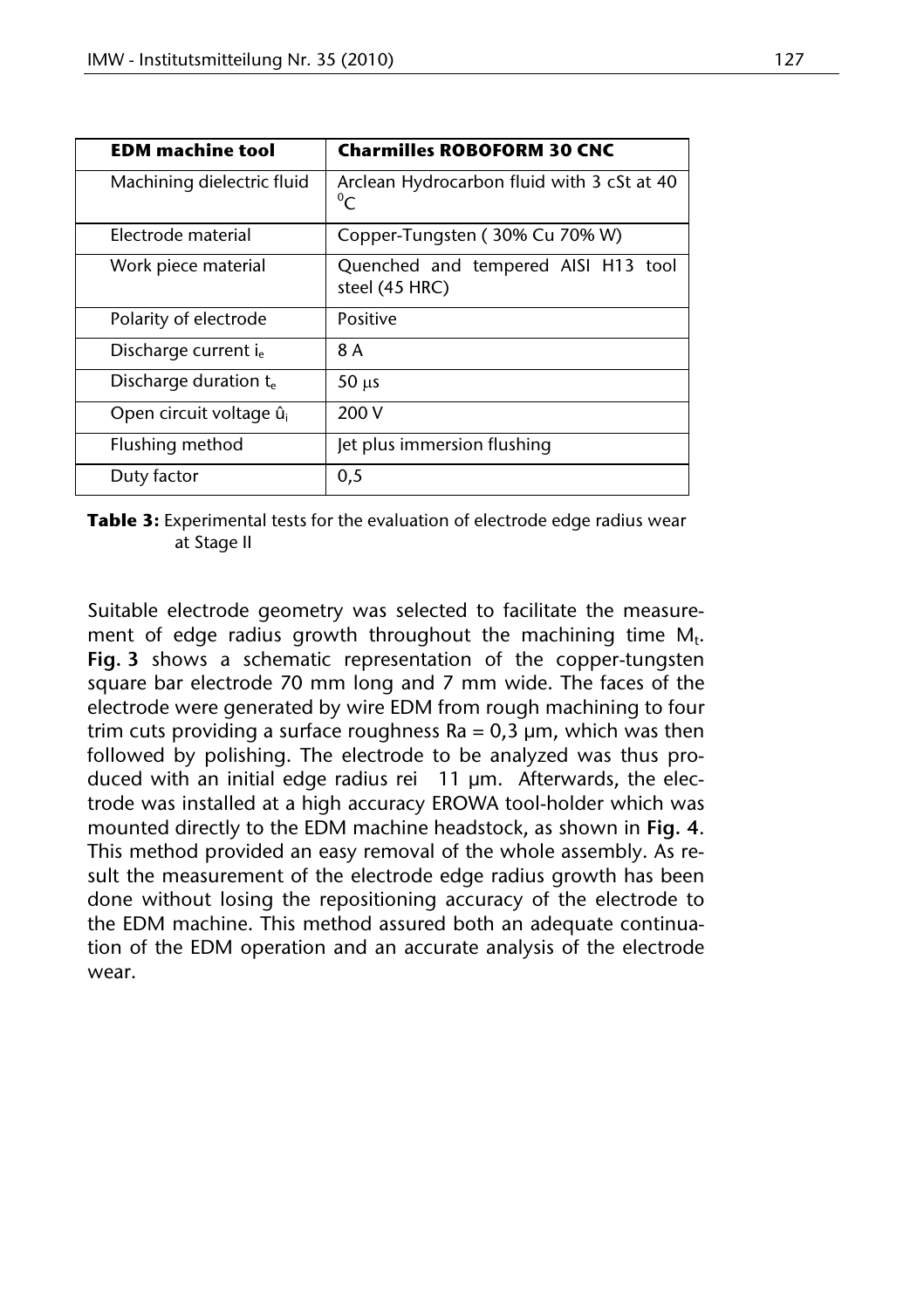

**Figure 3:** Schematic representation of the electrode geometry depicting the initial electrode edge radius  $r_{ei}$  11 $\mu$ m



**Figure 4:** The assembly method of the copper-tungsten electrode in an EROWA tool-holder provided an easy removal without losing the repositioning accuracy of the electrode to the EDM machine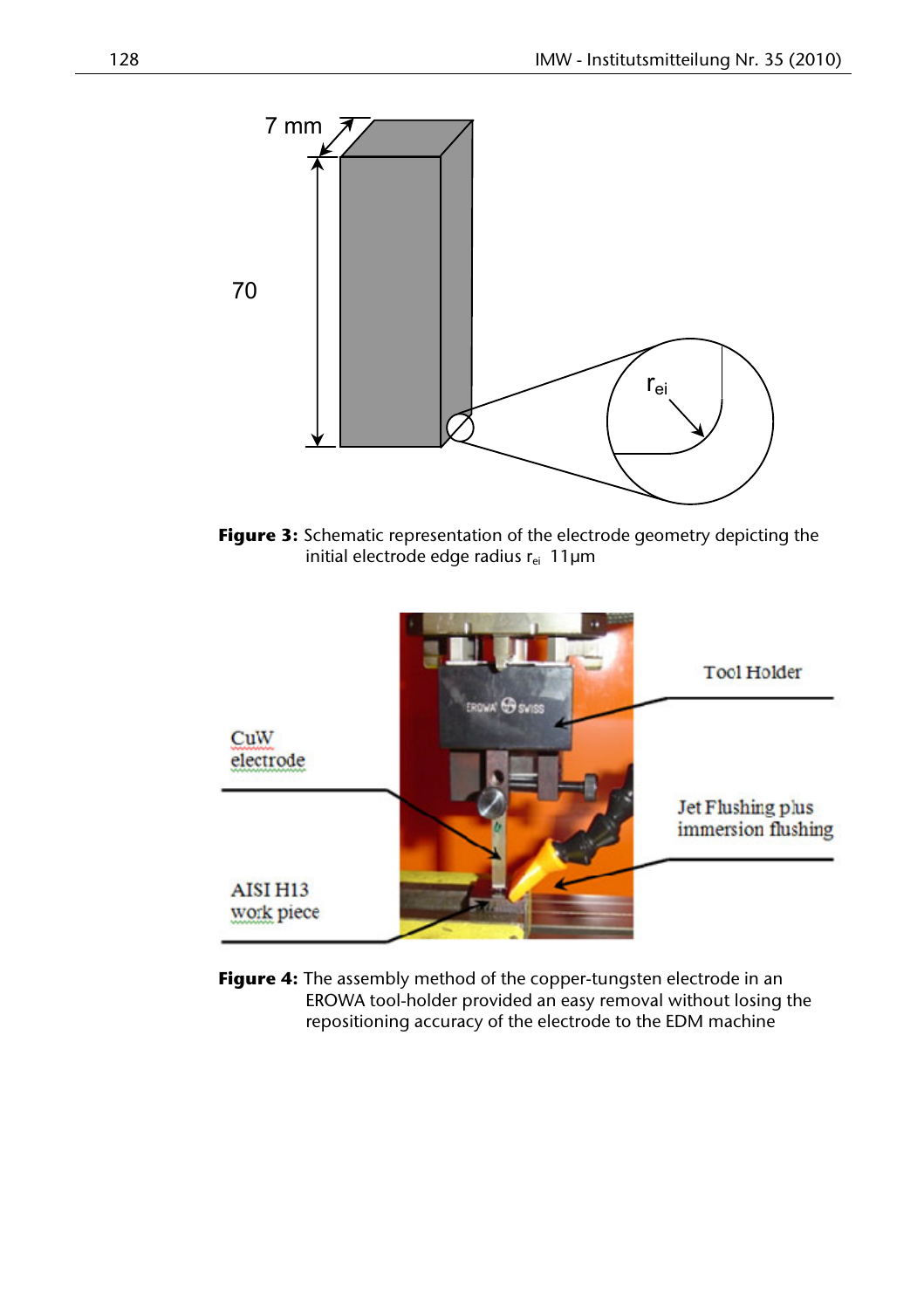A procedure was implemented to investigate correctly the electrode edge radius wear growth while the machining time  $M_t$  proceeded. The measurements were accomplished for  $M_t$  through 5, 10, 20, 30, 40, 60, 80 and 100 minutes from the initial edge radius rei 11 m. After each one  $M_t$  the process was interrupted and the electrode/tool holder assembly was drawn from the machine-tool headstock. This assembly was then properly positioned on the working table of a NIKON MM40 optical microscope equipped with measuring software (**Fig.5**). This software captures ten points on the electrode edge and then calculates and presents the value of the electrode edge radius. Three measurements have been done for each one of the four edges of the electrode. This procedure continued until the total machining time  $M_t$  was performed.



**Figure 5:** NIKON MM40 optical microscope (resolution = 1µm) used to measure the electrode edge radius growth

# **3 RESULTS AND DISCUSSIONS**

# **3.1 Development of adequate parameter settings for finish EDMachining - Stage I**

In finish EDMachining, an important aim is to achieve high workpiece surface quality  $R_a$  and low level of volumetric relative wear  $9$ , while keeping a good level of material removal rate Vw. **Fig. 6** presents the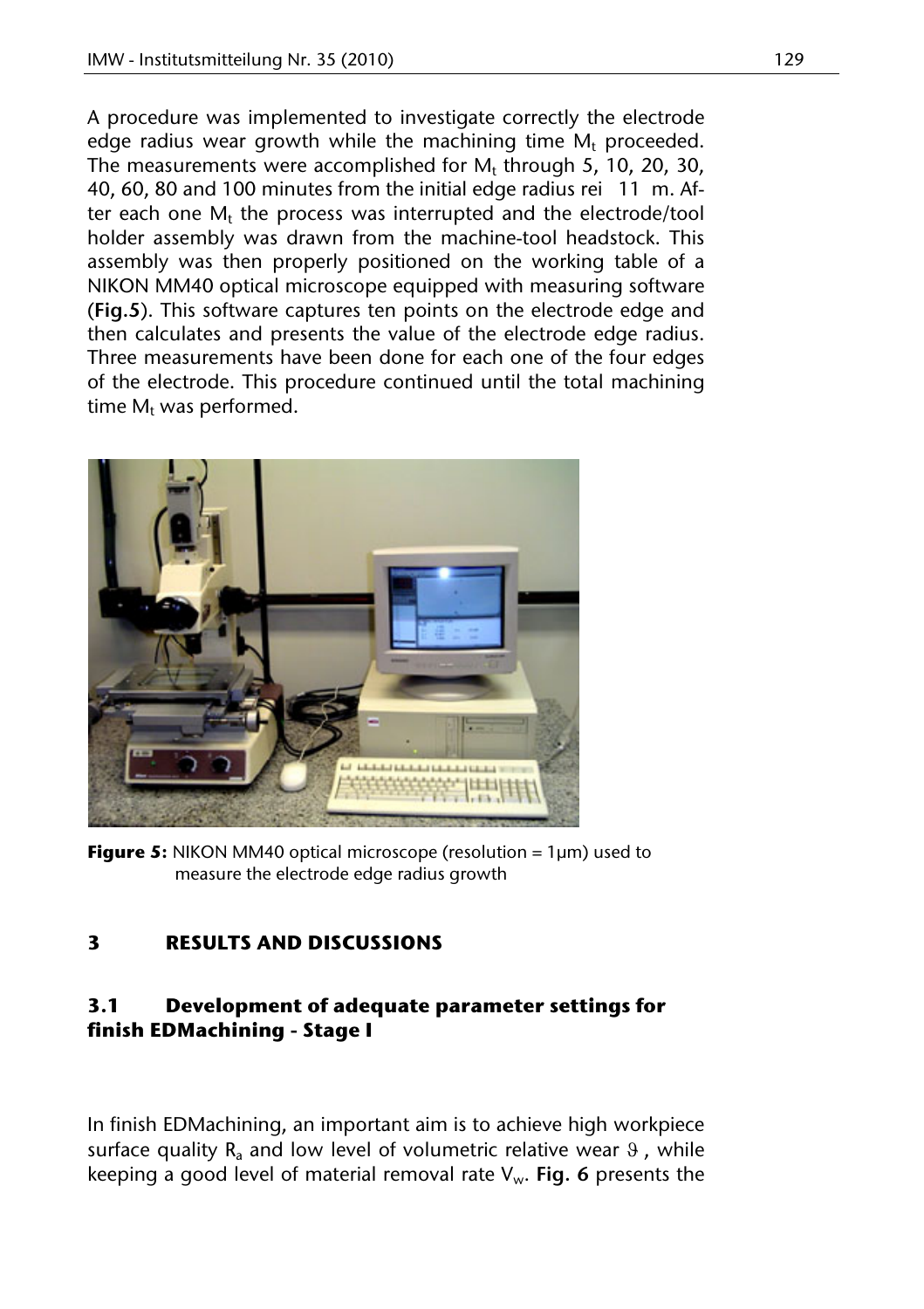volume of material removed from three cavities of AISI H13 workpiece samples under discharge currents  $\hat{i}_e = 2$ , 4, 8 A with  $t_e = 50$  s. In general, after EDMachining operations using copper or especially with graphite electrodes, a sort of gray to black film adhered to bottom of the cavities is observed. From visual inspections of AISI H13 workpieces after the tests with copper-tungsten electrodes, it has been verified that this phenomenon is almost non-existent, as seen in **Fig. 6**. It represents a good result with reference to the mold making production chain, because the existence of such material adhered to the cavity would introduce a time-consuming removal operation when polishing the mold.



**Figure 6:** AISI H13 samples after EDM with positively charged CuW tool electrodes under  $\hat{i}_e = (a) 2 A (b) 4 A$  and (c) 8 A at optimum  $t_e = 50$  applying isoenergetic generator mode.

#### **3.1.1** Material removal rate V<sub>w</sub>

The results of the material removal rate  $V_w$  against the variation of discharge duration  $t_e$  with discharge current ie = 2, 4 and 8 A for positive copper-tungsten electrodes are summarized in **Fig. 7**. The global values of  $V_w$  obtained for  $\hat{i}_e = 2$  and 4 A are much lower than those achieved for  $\hat{i}_e = 8$  A. This occurs because the material removal rate V<sub>w</sub> is dependent on the energy We= ue. $i_{e}$ ,  $t_{e}$  [I] released into the working gap, i.e., the increase of the energy We leads to higher values of  $V_w$ .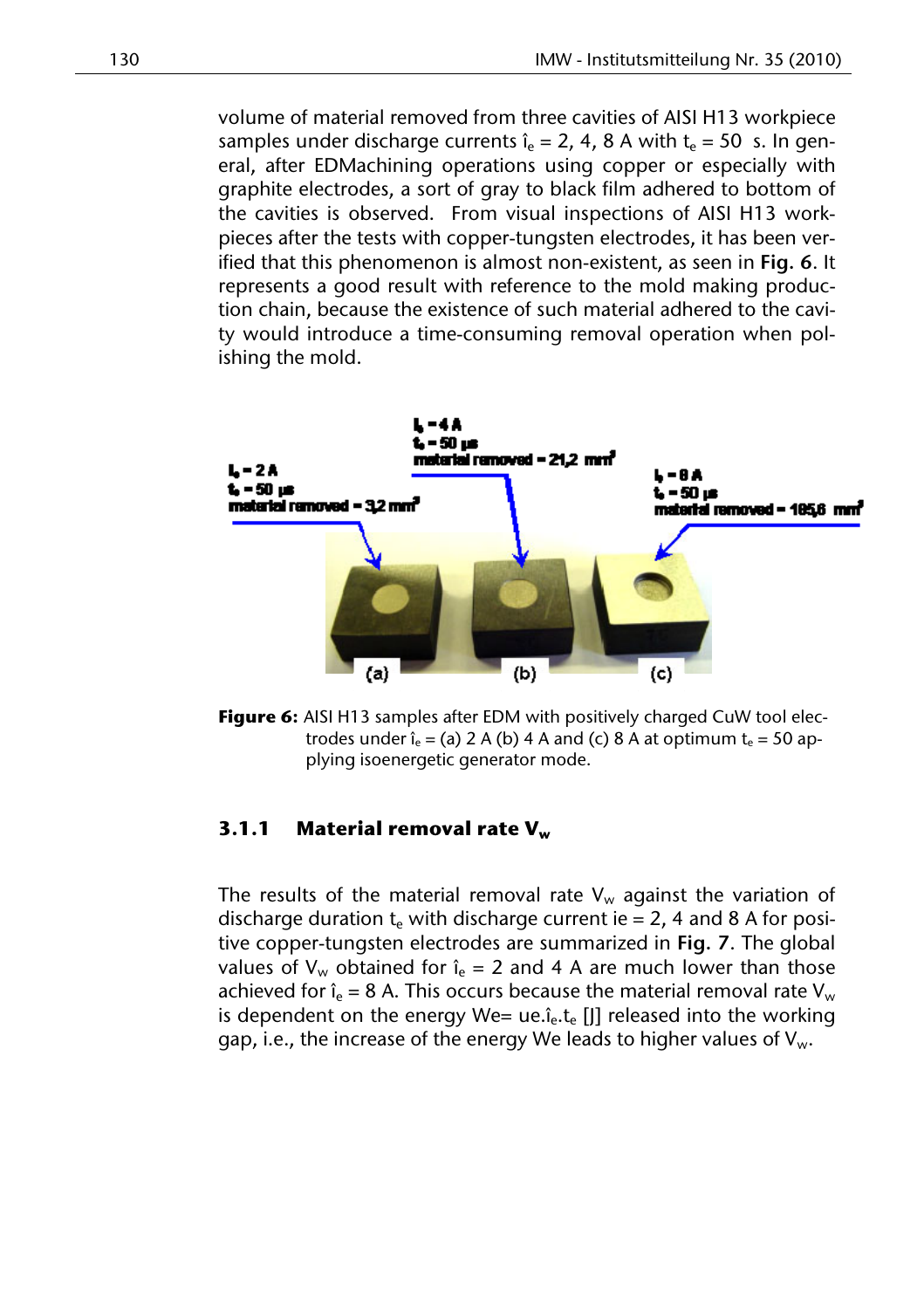

**Figure 7:** Influence of discharge current  $\hat{i}_e$  and discharge duration on material removal rate  $V_w$  for EDM with positive Copper-Tungsten electrodes.

From **Fig. 7** when EDM with discharge current ie = 8 A it is clearly seen that as the discharge duration  $t_e$  increases the value of  $V_w$  also increases up to a maximum value for a specific optimum  $t_{e}$ . The best material removal rate  $V_w$  is approximately 6 mm<sup>3</sup>/min to the optimum discharge duration  $t_e = 50$  μs. Beyond this point V<sub>w</sub> starts decreasing. This happens because longer discharge duration  $t_{e}$  reduces the pressure and energy of the plasma channel over the molten material of the electrode and the workpiece, which owes to the very high plasma diameter global expansion. As a consequence, this phenomenon brings instability to the process reducing the material removal. To verify the influence of higher values of  $t<sub>e</sub>$  than that of the optimum one, tests with  $t_e = 100$  μs were performed for the discharge currents  $\hat{i}_e = 2$ , 4 and 8 A, presenting very little material removal rate  $V_w$ . For discharge currents  $\hat{i}_e = 2$  and 4 A, the variation of discharge duration  $t_{e}$  from 3,2 to 50 s did not affect significantly the material removal rate  $V_w$ . This is related to the small working gap, which hinders the total molten material to be properly expelled away from the gap. As a result, the molten and vaporized material solidifies in the recently formed crater and surroundings.

#### **3.1.2 Volumetric relative wear**

The volumetric relative wear  $\mathcal{G}(V_e/V_w)$  represents the ratio between the electrode wear rate  $V_e$  [mm3/min] and the workpiece material removal rate  $V_w$  [mm3/min]. From **Fig. 8** it is observed that independently of the value of discharge current  $\hat{i}_e$  a decrease of volumetric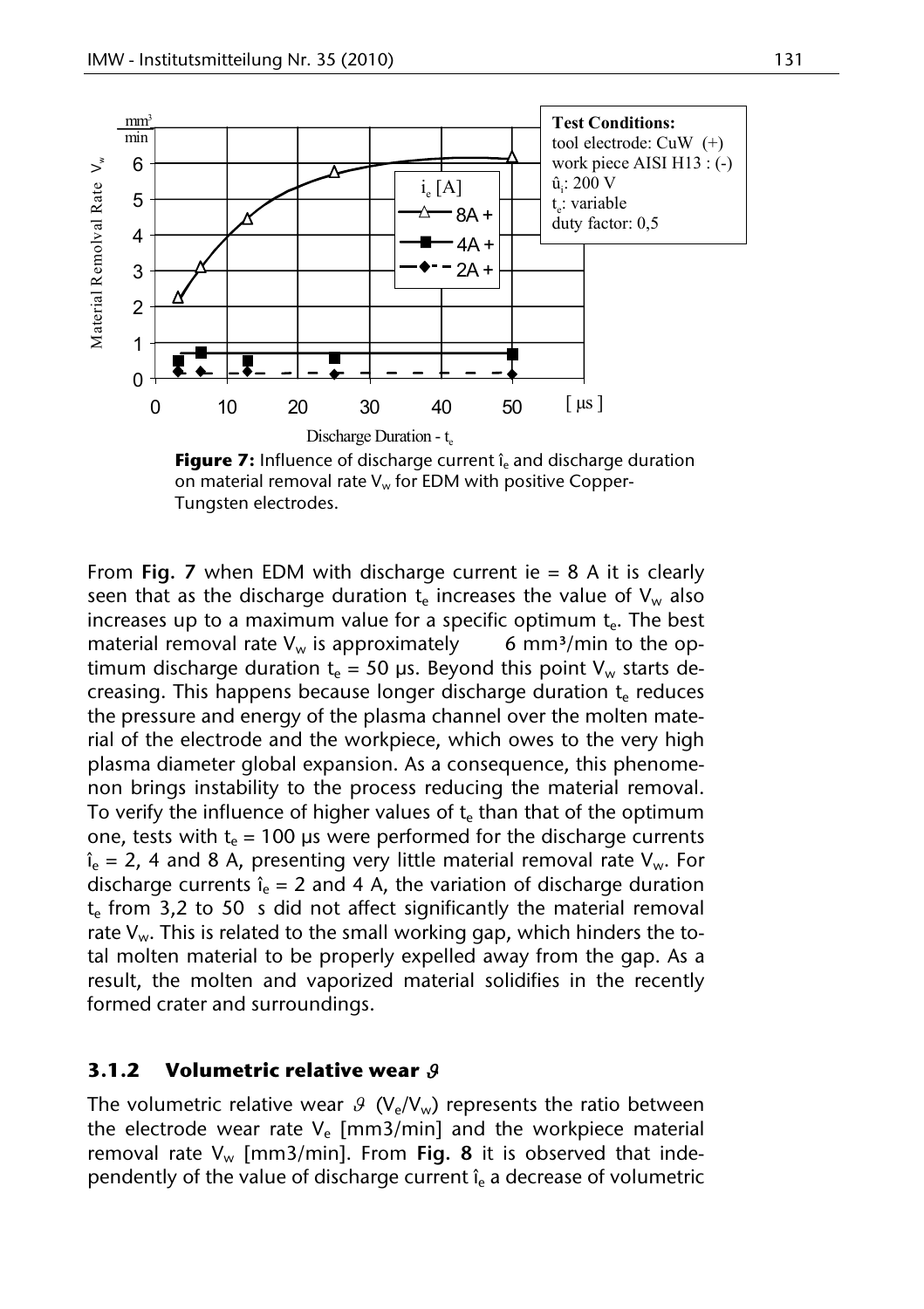relative wear  $\theta$  occurs when increasing the discharge duration  $t_{e}$ . An explanation to this may be given by the longer discharge durations  $t_{e}$ that promote more melting of material of the workpiece and solidification of the molten material of the electrode during the spark. Consequently the  $V_w$  increases and the  $V_e$  decreases, reducing the level of volumetric relative wear  $\mathcal{G}(V_{\alpha}/V_{\alpha})$ .



**Figure 8:** Results of volumetric relative wear 9 against the variation of discharge duration  $t_e$  and discharge current  $\hat{i}_e$  for EDM with positive Copper-Tungsten electrodes.

**Fig. 8** also shows that for EDMachining with copper-tungsten electrodes the higher the discharge current  $\hat{i}_e$  the lower the volumetric relative wear  $\overline{9}$ , regardless of the discharge duration  $t_{e}$ . In part, this event can be explained as follows: the Cu-W alloy used as electrode material is composed of 30% Cu and 70% W, where the element tungsten has a melting point of 3410 0C; consequently, the high concentration of tungsten promotes better resistance of the electrode against the thermal wear degradation during machining. The result is a lower electrode wear rate  $V_e$  and higher material removal rate  $V_w$ . This causes a decrease of volumetric relative wear  $9 \ (V_e/V_w)$  when the discharge current  $\hat{i}_e$  increases. At the optimum time  $t_e = 50 \mu s$ , the volumetric relative wear  $\theta$  is about 2,0% and 2,6% respectively for  $\hat{i}_e$ = 8 and 4 A. For the discharge current  $\hat{i}_e = 2$  A with  $t_e = 50$  µs, the level of  $\theta$  goes up to 6%. Here it is important to remark that according to Klocke and Karden (1999), for EDMachining using pure copper as electrode material, an opposite phenomenon occurs, i.e., increasing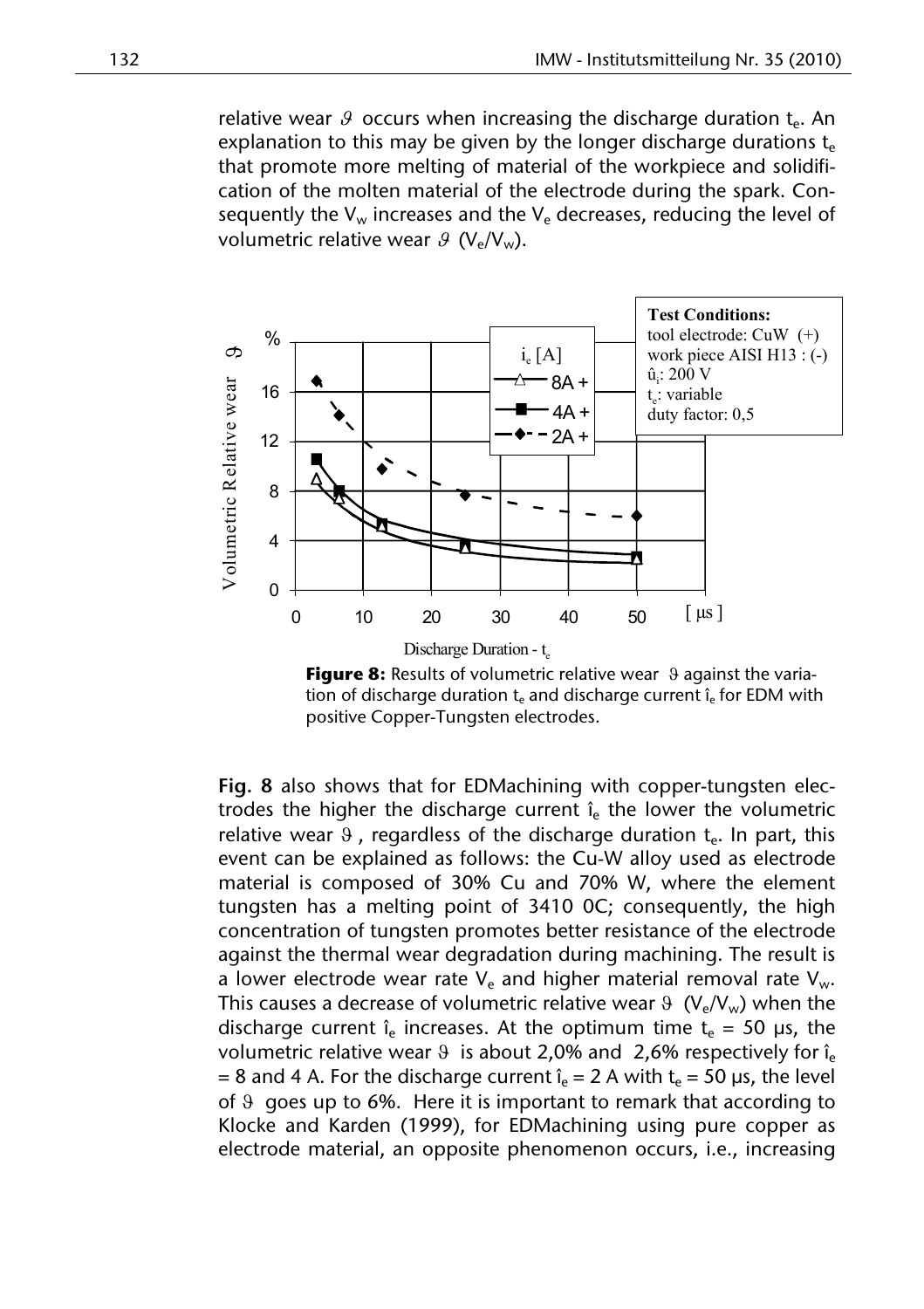the discharge current  $\hat{i}_e$  increases the volumetric relative wear  $\theta$ . The lower melting point (1083 0C) of copper partly accounts for this.

# **3.1.3 Surface roughness Ra**

As shown in **Fig. 9** an increase of surface roughness  $R_a$  is detected as the discharge duration  $t_e$  rises from 3,2 to 50 s for EDM with discharge currents  $\hat{i}_e = 4$  and 8 A. It may be explained by the fact that the surface roughness in EDM depends on the material removal rate  $V_{w}$ , which is governed by the discharge energy We = ue . ie .  $t_e$  [I]. In this equation the variables that really affect the material removal rate and thus the surface roughness are the discharge duration  $t<sub>e</sub>$  and the discharge current ie; whilst the discharge voltage ue is uncontrollable and generally considered constant, not much influencing the process performance. In consequence, as the discharge duration  $t_e$  increases, for a given value of discharge current ie, the energy supplied into the working gap becomes higher. This implies more material removal rate, producing deeper and larger craters on the workpiece surface, i.e., poorer surface roughness.

One can also see in **Fig. 9** that the surface roughness  $R_a$  is not considerably altered by the variation of discharge duration  $t_{\rm e}$  from 3,2 to 50 s for  $\hat{i}_e = 2$  A. This has to do with the fact that very long discharge duration  $t<sub>e</sub>$  causes an over-increase of diameter of the plasma channel, reducing the pressure of the plasma over the molten pools of the electrode and workpiece materials. For that reason and also due to the small working gap the eroded particles are not properly evacuated away, but is instead accumulated in the crater and surroundings when the plasma collapses at the end of discharge duration.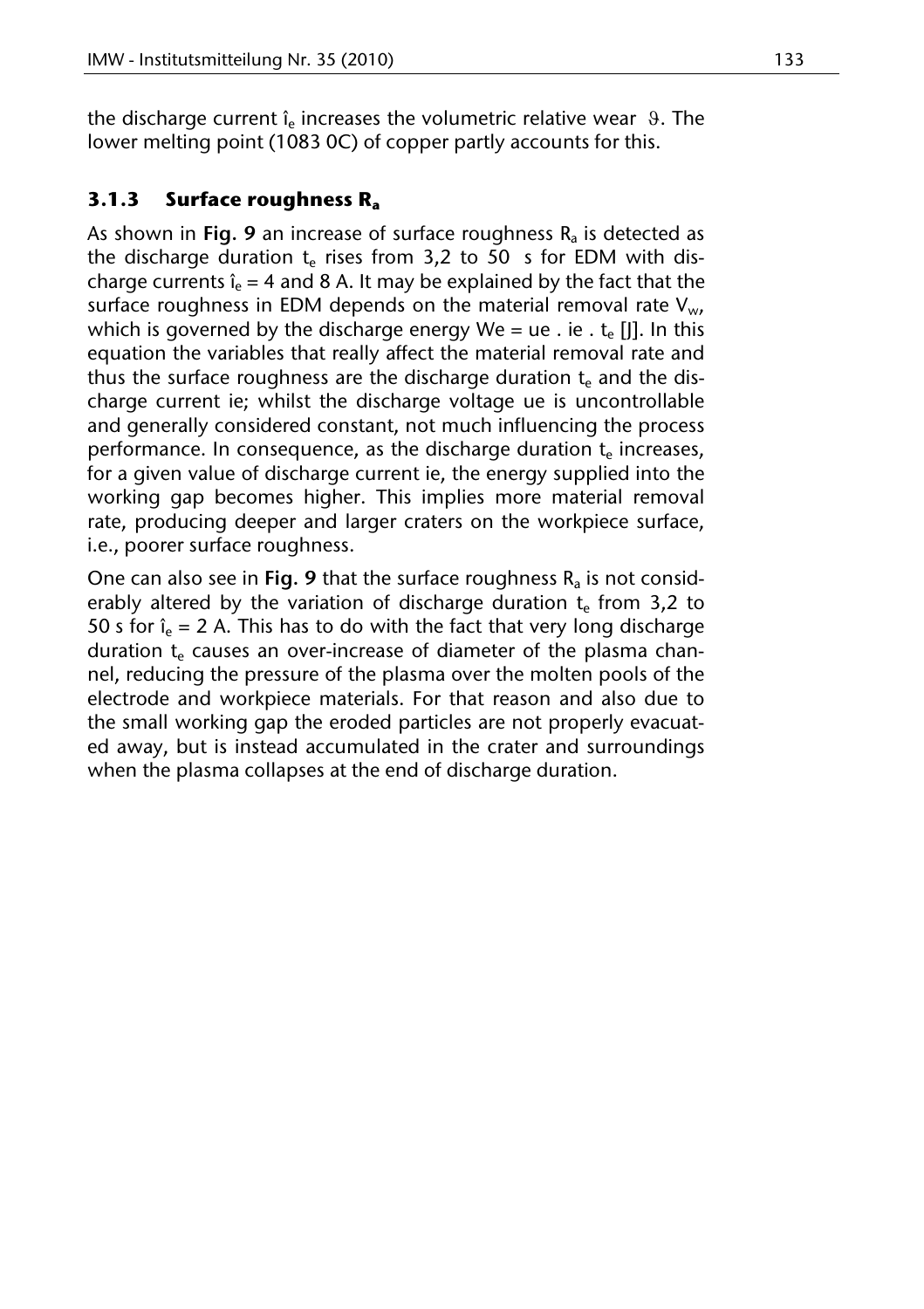

**Figure 9:** Results of surface roughness R<sub>a</sub> as a function of discharge duration  $t_{e}$  for discharge currents ie = 2, 4 and 8 A when EDM using Copper-Tungsten electrodes at positive polarity.

## **3.2 Evaluation of electrode edge radius wear - Stage II**

# **3.2.1 Edge radius wear and workpiece cavity depth as the**  machining time M<sub>t</sub> proceeds

**Fig. 10** shows the results of the CuW electrode edge radius wear growth as the machining time  $M_t$  goes through 5, 10, 20, 30, 40, 60, 80 to 100 minutes, using the best results reached in Stage I. It is observed that for the first 20 min of machining the edge radius wear increases abruptly from its 11 μm initial value to about 200 μm. As the machining time  $M_t$  proceeds through 20 to 40 min the edge radius wear growth is not so much intensive, increasing from 200 μm to approximately 275 μm.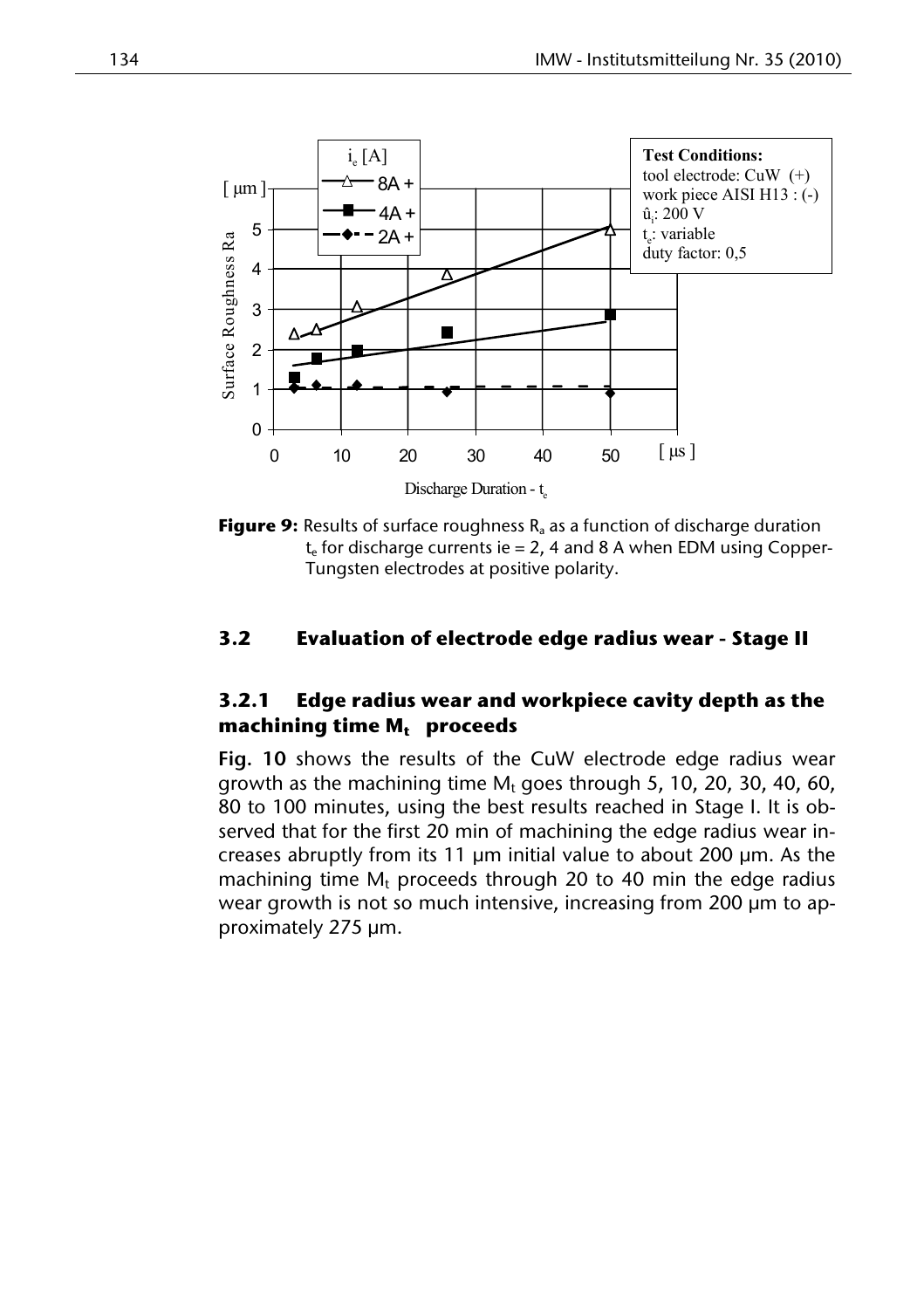

**Figure 10:** Electrode edge radius wear growth at the four edges (r1, r2, r3, r4) of the electrode as the machining time  $M_t$  proceeds from 5 min up to 100 min.

On the other hand, for machining time  $M_t$  from 40 to 100 minutes the electrode edge radius wear growth is not significantly affected, varying from 285 μm to 325 μm. An explanation to this phenomenon is related to the precipitation of carbon over the edge radius of the electrode as the machining time  $M_t$  advances. This carbon is released by the pyrolysis of the hydrocarbon dielectric fluid and part from the melted and vaporized tool steel workpiece material. The carbon precipitation ends up working as a protective layer against the wear and is most prominent for longer machining time  $M_t$ . It happens because at the beginning of machining the electrode edge radius is very sharp avoiding the precipitation of carbon and thus accelerating the edge radius wear growth. At longer machining time the sharp electrode edge changes to a larger circular arc edge facilitating the precipitation of carbon; which then provides stability to the edge radius growth.

As presented in **Fig. 10** slight differences can be seen in the radius wear at the four edges of the electrode (r1, r2, r3, r4). This is expected to be associated to the hydrodynamic behavior of the dielectric fluid as the cavity becomes deeper. An explanation is that during the EDM operation the dielectric fluid is in random agitation along the working gap and the sides of the cavity, causing different debris concentration. This phenomenon causes variations in the material removal of the electrode, promoting different values of its edge radius.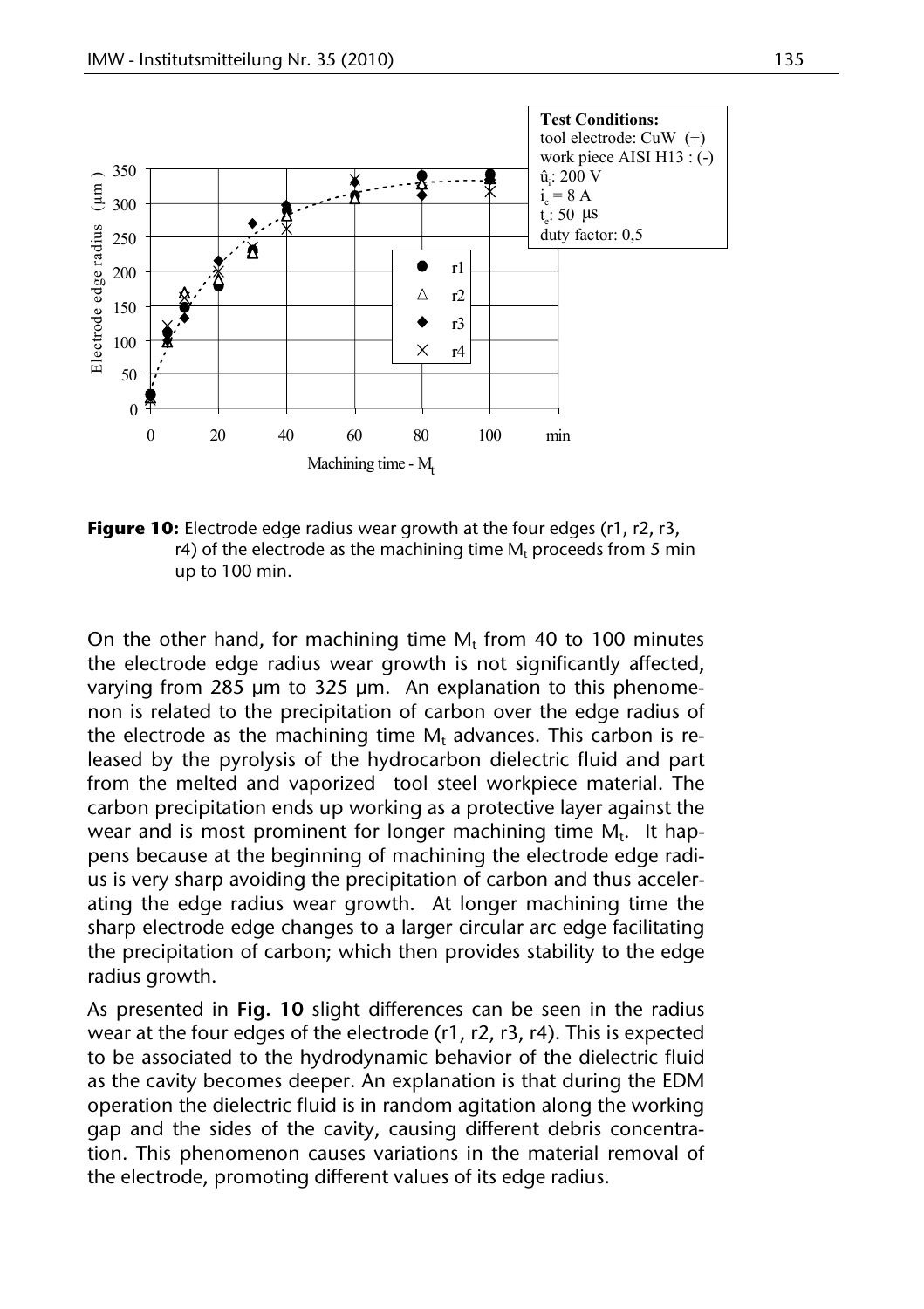**Fig. 11** shows the depth of workpiece cavity with the progress of the machine time  $M_t$ . It is seen that the penetration of the electrode into the workpiece cavity linearly increases as  $M_t$  proceeds from 5 to 100 min. This is due to the stability of the EDM operation with CuW electrodes, meaning that flushing is adequate and few arc discharges and short circuits takes place. The high resistance of copper-tungsten (30% Cu and 70% W) against the thermal wear degradation is probably the key factor to explain this occurrence. The linear progression of workpiece cavity depth as machining time  $M_t$  proceeds denotes that copper-tungsten electrode promotes very good conditions for finish EDM operations.



**Figure 11:** Results of the AISI H13 tool-steel cavity depth as the machining time  $M_t$  proceeds from 5 to 100 min.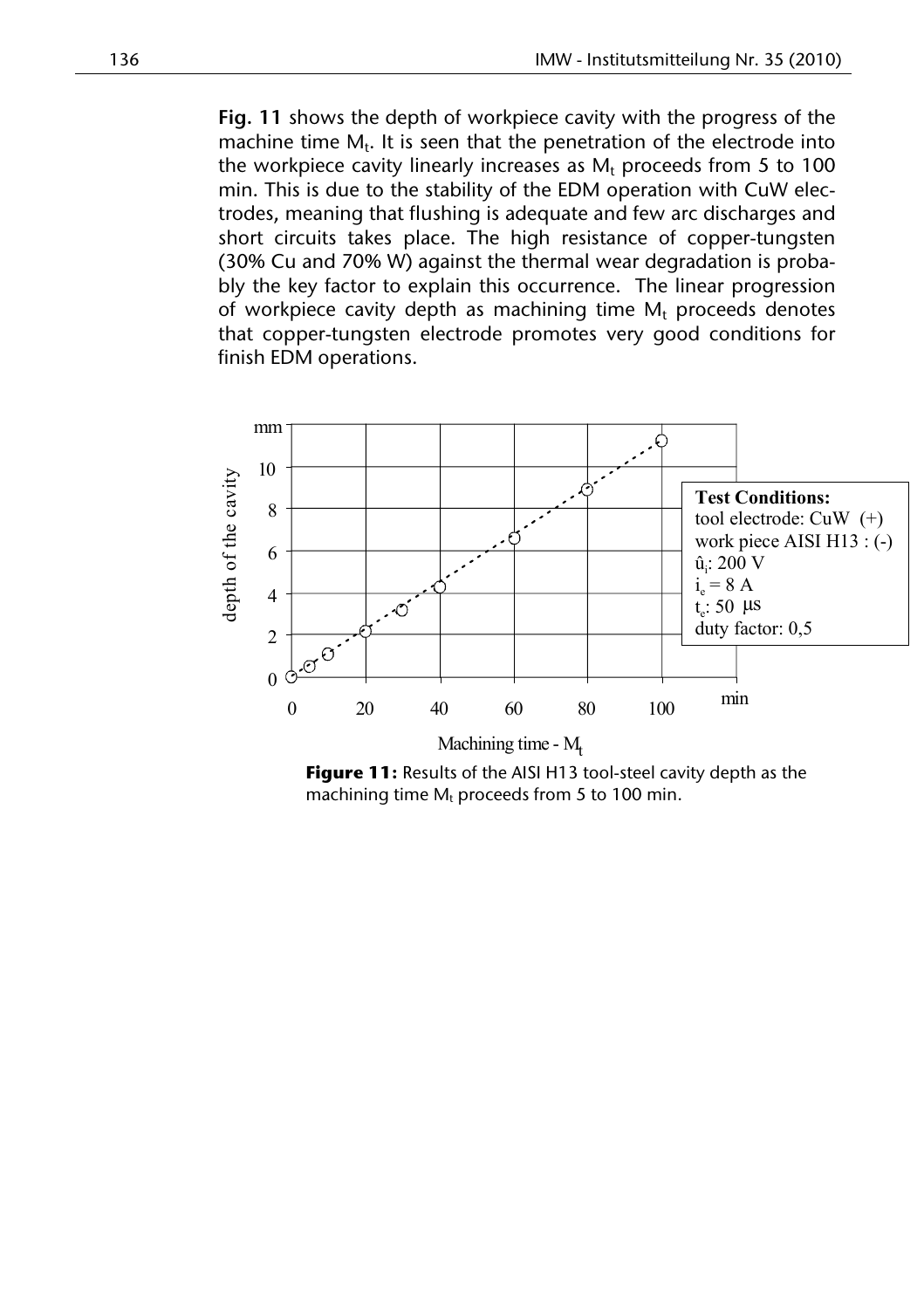## **3.2.2 The white or recast layer**

Barash (1965) /2/, Jutzler (1982) /6/, Kruth, Stevens, Froyen, and Lauwers (1995) /9/ showed that when machining a workpiece with EDM, a multilayered heat affected zone is created on the workpiece surface. Furthermore, according to VDI - Verein Deutscher Ingenieure 3402 Blatt 4 (1990) /12/, the heat affected zone created by EDM is constituted of an upper layer, known as either white layer or recast layer, followed by the phase transformation zone and the conversion zone.

**Fig. 12** shows scanning electron microscope cross-sectional views of the AISI H13 tool steel recast layer for different machining times  $M_t$ . It is observed that the structure of the recast layer is formed by superimposed strata derived from melted and resolidified workpiece material. It consists mainly of iron carbides in acicular or globular form distributed within an austenite matrix. The increase in carbon content in the recast layer is intrinsically related to the pyrolysis product that follows the cracking of the dielectric and is very confined to the melted and resolified workpiece material forming iron carbides. The high tensile surface stresses caused by the EDM phenomena also create pores and micro cracks restricted to the recast layer and perpendicular to the surface, as can be seen in **Fig.12 (b)** and **Fig.12 (c)**. One can also see in **Fig.12 (a)** and **Fig.12 (b)** that, as the machining time  $M_t$  advances from 5 min to 40 min, a recast layer width enlargement is produced. However, the increase of recast layer width is almost negligible to  $M_t$  from 40 min up to 100 min.



**Figure 12:** SEM cross-sectional view of AISI H13 for Machining time  $M_t = 5$ , 40 and 100 min depicting the recast layer width, micro cracks and pores.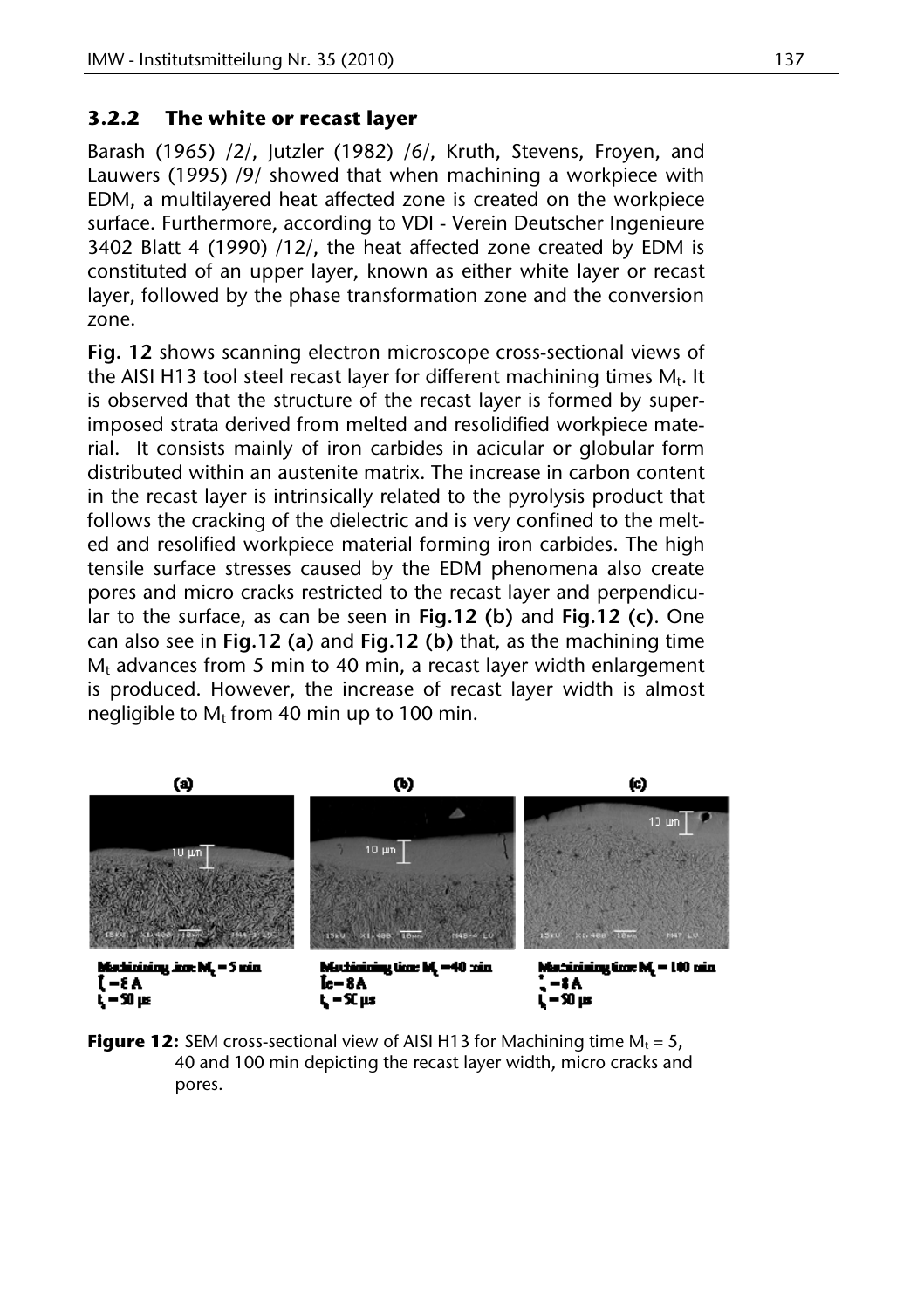# **4 CONCLUSIONS AND FINAL REMARKS**

In this study, the influence of some important EDM electrical variables on the process machining characteristics were investigated, as well as the change of the electrode shape by measuring its edge radius wear growth while the machining time  $M_t$  proceeded. From the results the following conclusions can be drawn:

# **4.1 Development of adequate parameter settings for finish EDMachining - Stage I**

The influence of discharge duration  $t_{\text{e}}$  over the material removal rate is most prominent for higher values of discharge current  $i_{e}$ ; once an enhancement of material removal rate is clearly observed. For low discharge currents the variation of discharge duration does not alter significantly the removal rate. Tests with CuW electrode negatively charged showed very low levels of material removal.

- The volumetric relative wear reduces when increasing the discharge duration  $t_{e}$ , regardless of the value of discharge current  $\hat{i}_e$ . For EDM with CuW electrodes the higher the discharge current the lower the volumetric relative wear; which is attributable to the high concentration of tungsten leading to higher resistance of the electrode against the thermal wear degradation during machining.
- The surface roughness  $R_a$  is considerably influenced by the variation of discharge duration  $t_{e}$  when high value of discharge current  $i_e$  is applied. For very low discharge current the surface roughness is not considerably altered by the variation of discharge duration; due to the small working gap that hinders a proper evacuation of eroded particles, but instead accumulated them in the crater and surroundings when the plasma collapses at the end of discharge duration.
- The adhesion of process byproducts onto the machined workpieces was almost non-existent when EDM with CuW electrodes. This represents a good result with reference to the mold making production chain, because the existence of such material adhered to the cavity would introduce a time-consuming removal operation when polishing the mold.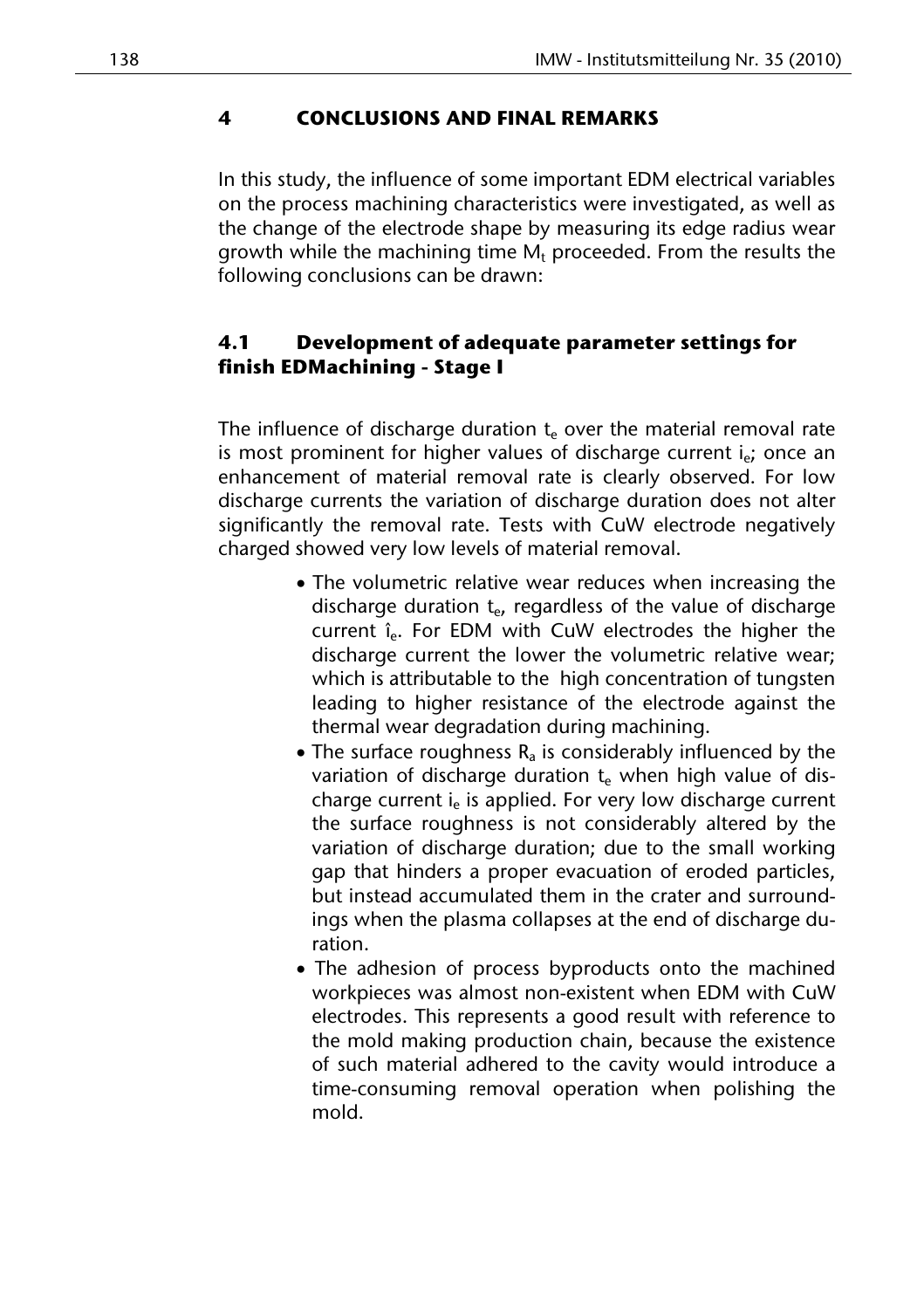# **4.2 Evaluation of electrode edge radius wear - Stage II**

- At the beginning of machining the electrode edge radius growth is very high, reaching an equilibrium state for  $\frac{1}{2}$  longer machining times M<sub>t</sub>. This occurs because the precipitation of carbon over the edge radius, providing the formation of a protective layer against the wear, is easier when the electrode changes from a sharp edge to a rounded edge radius.
- $\bullet$  The machining time  $M_t$  promotes little influence on the width of workpiece recast layer. The structure of the recast layer when EDM the AISI H13 tool steel with CuW electrode is formed by superimposed strata derived from melted and resolidified workpiece material. Pores and micro cracks restricted to the recast layer and perpendicular to the surface are observed; which owes to the high tensile surface stresses caused by the rapid heating and cooling of material, intrinsic to EDM process.
- The depth of workpiece cavity linearly increases with the progress of the machine time  $M_t$ , meaning that flushing is adequate and few arc discharges and short circuits takes place. This denotes that CuW electrode promotes very good conditions for accurate finish EDM operations.

# **5 REFERENCES**

- /1/ Abbas, N. M., Solomon, D. G., Bahari, M. F. A review on current research trends in electrical discharge machining (EDM). International Journal of Machinine Tools and Manufacture, 2007; 47: 1214-1228.
- /2/ Barash, M.M. Effect of EDM on the surface properties of tool and die steels. Metal Engineering Quarterly, 1965; 5 (4):48-51.
- /3/ Boothroyd, G., Winston, A.K. Fundamentals of Machining and Machine Tools. Press: Marcel Dekker, USA, 1989.
- /4/ DiBitonto, D. D., Eubank, P. T., Patel, M. R. and Barrufet, M.ATheoretical models of the electrical discharge machining process I: a simple cathode erosion mode. Journal of Applied Physics, 1989; 66 (9):4095-4103.
- /5/ Ho, K.H., Newman, S.T. State of the art electrical discharge machining (EDM). International Journal of Machine Tools & Manufacture, 2003; 43:1287-1300.